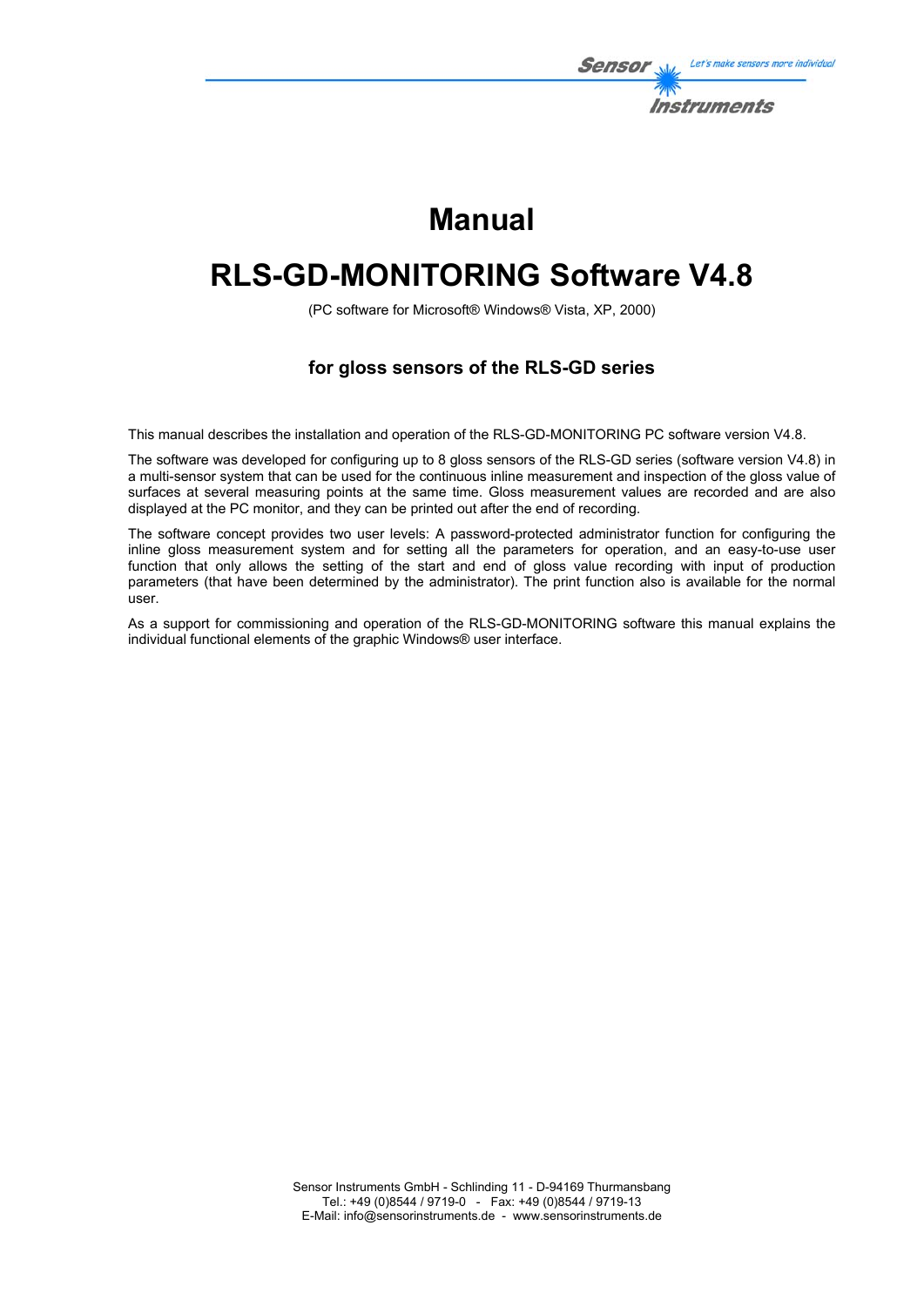

#### **Contents**  $\mathbf{0}$

|               |                | Page |
|---------------|----------------|------|
| $\mathbf{1}$  |                |      |
| $\mathcal{P}$ |                |      |
|               | 2.1            |      |
|               | 211<br>2.1.2   |      |
|               | 2.1.3<br>2.1.4 |      |
|               | 2.1.5<br>216   |      |

| <b>Shortcuts:</b> |                 |
|-------------------|-----------------|
| SFND              | F9              |
| <b>GFT</b>        | F <sub>10</sub> |
| GO                | F <sub>11</sub> |
| <b>STOP</b>       | F12             |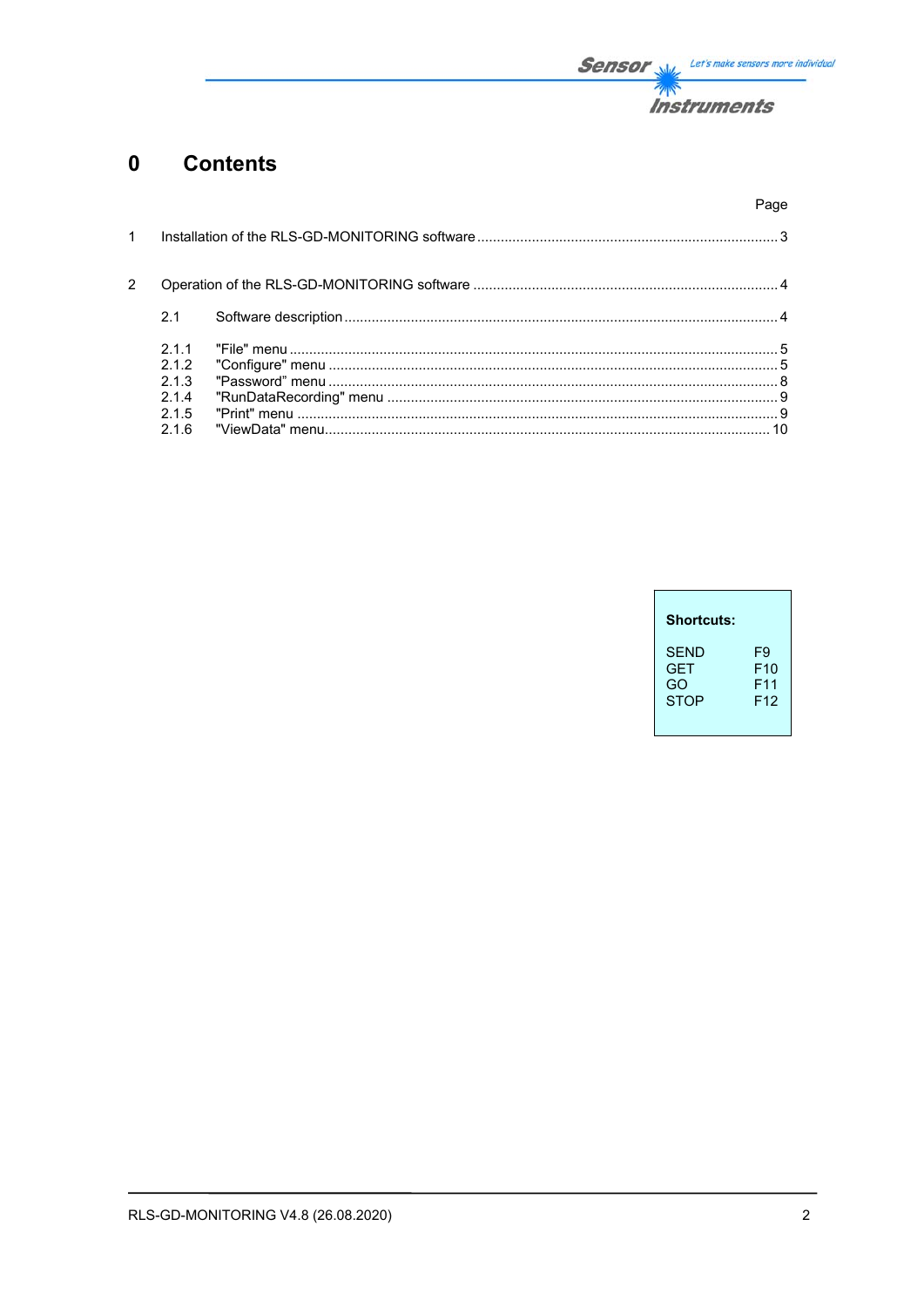

## **1 Installation of the RLS-GD-MONITORING software**

Hardware requirements for successful installation of the RLS-GD-MONITORING software:

- IBM PC AT or compatible PC
- VGA graphics
- Microsoft® Windows® XP, Me, 2000
- Serial RS232 interface at the PC
- Microsoft-compatible mouse
- Cable for the RS232 interface
- CD-ROM drive
- 20 MByte of free hard disk space

The RLS-GD-MONITORING software can only be installed under Windows. Windows must therefore be started first, if it is not yet running.

Please install the software as described below:

1. The software can be installed directly from the installation CD-ROM. The CD-ROM contains a folder named INSTALL, where you can find a SETUP program. Start this SETUP program to install the software. 2. The installation program displays a dialog and suggests to install the software in the C:\"FILENAME" directory on the hard disk. You may accept this suggestion with **OK** or [**ENTER**], or you may change the path as desired. 3. During the installation process a new program group for the software is created in the Windows Program Manager. In the this program group an icon for starting the software is created automatically. When installation is successfully completed the installation program displays a "Setup OK" message. 4. After successful installation the software can be started with a left mouse button double-click on the icon.

Windows® is a registered trademark of Microsoft Corp. VGATM is a trademark of International Business Machines Corp.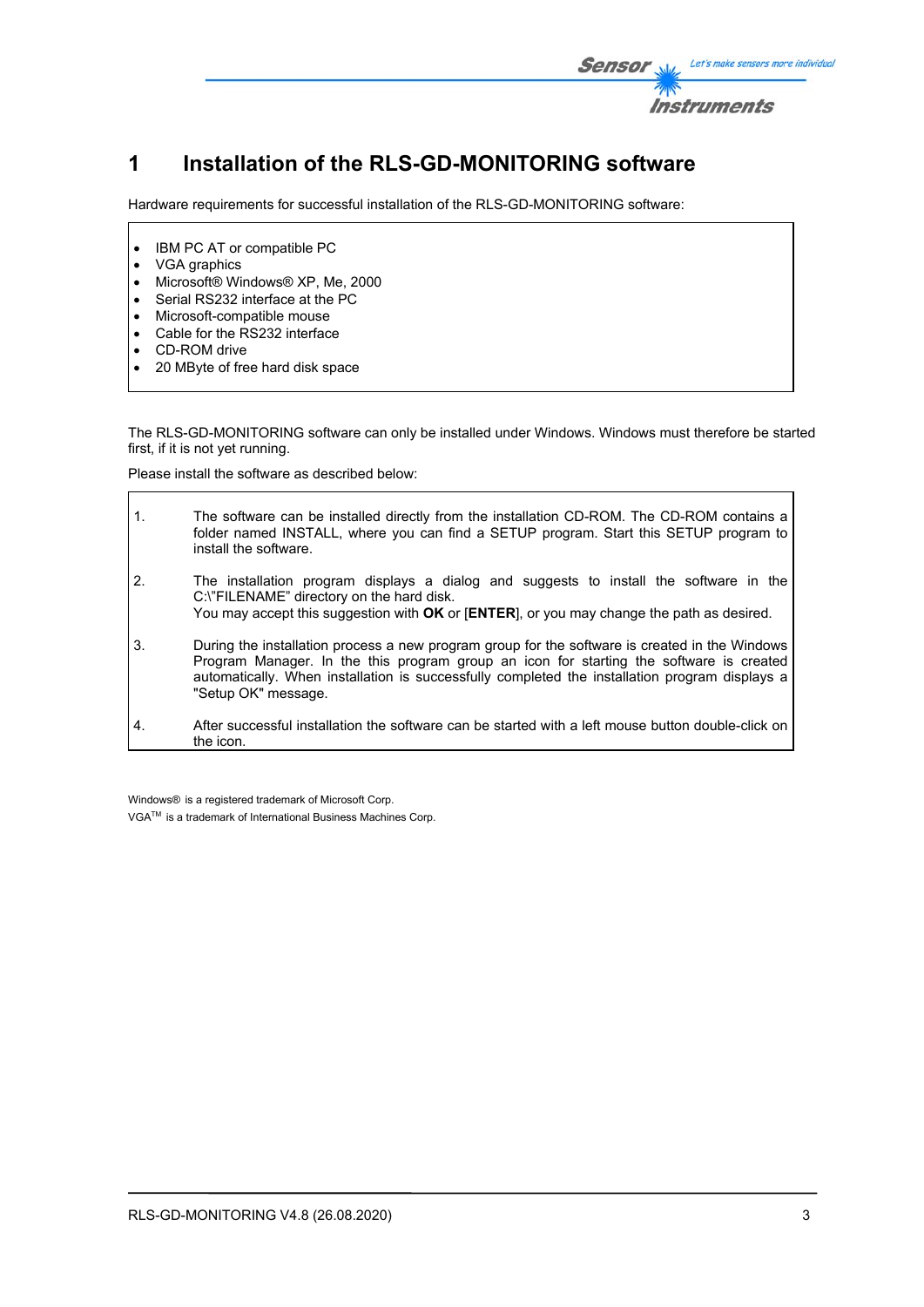

# **2 Operation of the RLS-GD-MONITORING software**

#### **2.1 Software description**

**Please read this chapter before you start the process of initialising the software.** 

When the **RLS-GD-MONITORING** software is started, the following window appears on the Windows user interface:

Depending on the settings in the **"Startup Configurationfile"**, various elements are displayed, hidden, **"enabled"** or **"disabled"**.

**TIP!** To avoid problems with the handling of the file path, it is advisable to run the software as administrator. You can either set this in the **Properties** under **Compatibility** or you start the software with a right click and choose **"Run as administrator"**.

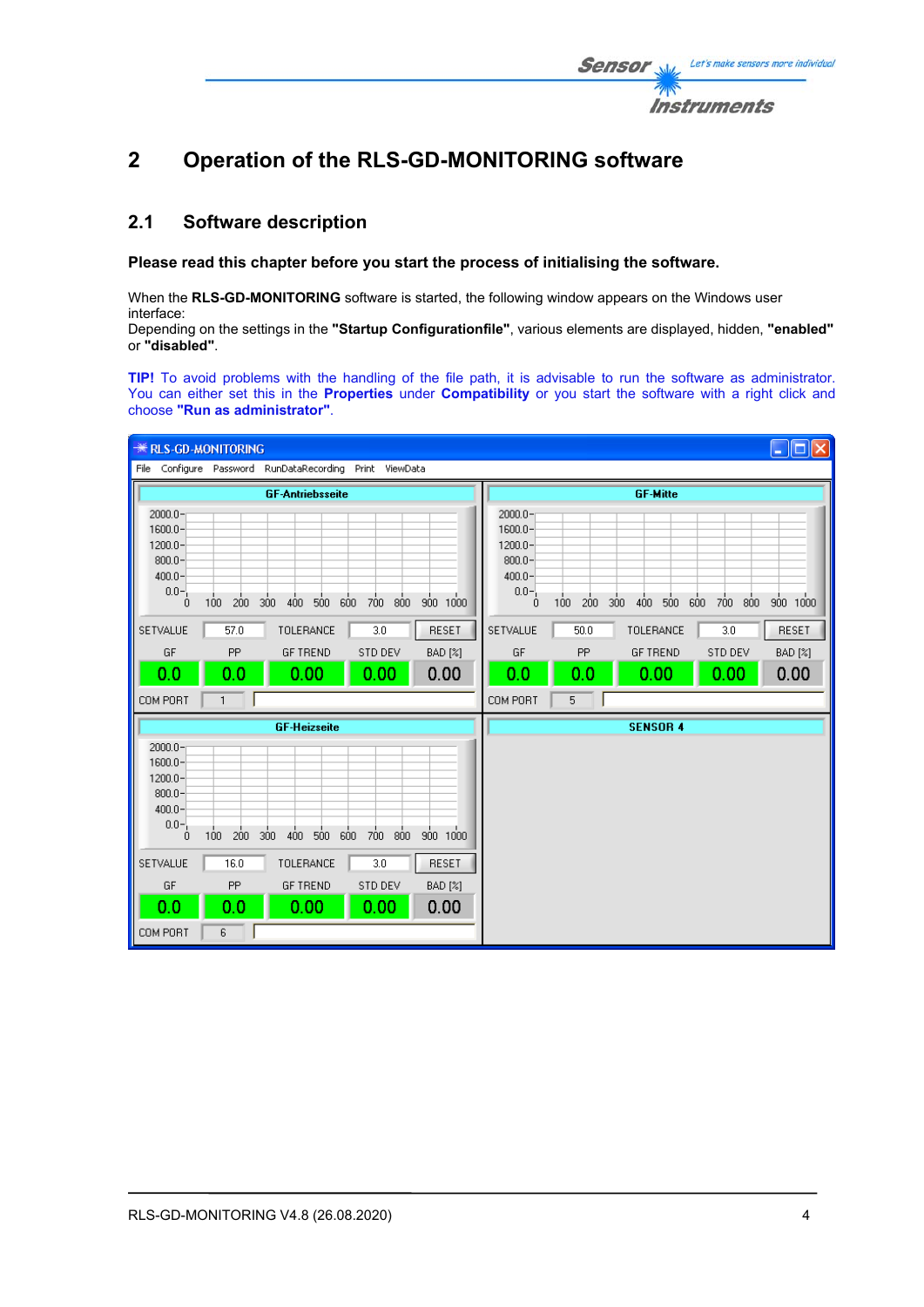

#### **2.1.1 "File" menu**

| File Configure Tools Password RunDal |  |  |
|--------------------------------------|--|--|
|                                      |  |  |

Load Configuration File Save Configuration File Save As Startup Configuration File In the **"File"** menu, configuration files that are set under **"Configure"** can be saved to a file or loaded from a file. The **"Save As Startup Configuration File"** item defines the currently set parameters as startup parameters, i.e. these parameters will be loaded automatically when the software is started.

### **2.1.2 "Configure" menu**

|                                 |  | Configure Tools Password | Rur |
|---------------------------------|--|--------------------------|-----|
| <b>Set Sensor Configuration</b> |  |                          |     |
| Set Product Parameter           |  |                          |     |
| Set Output Path                 |  |                          |     |
| Set Record Mode                 |  |                          |     |

The **"Configure"** menu can be used for performing certain parameter presettings.

A click on "**Set Sensor Configuration**" opens the following window:

| $\left[\times\right]$<br><b>EXAMPLE SENSOR CONFIGURATION PANEL</b>     |                                                                       |  |  |
|------------------------------------------------------------------------|-----------------------------------------------------------------------|--|--|
| $\nabla$ ENABLE<br><b>SENSOR 1</b>                                     | $\nabla$ ENABLE<br><b>SENSOR 2</b>                                    |  |  |
| INSERT SENSOR NAME<br>GF-Antriebsseite                                 | INSERT SENSOR NAME<br>GF-Mitte                                        |  |  |
| <b>F</b> FIXED SETVALUE<br>$\Box$ FIXED TOLERANCE $\Box$ ENABLE RESET  | <b>F</b> FIXED SETVALUE<br>$\Box$ FIXED TOLERANCE $\Box$ ENABLE RESET |  |  |
| 57.0 TOLERANCE (+/-) 30<br>SENSOR SETVALUE                             | 50.0<br>TOLERANCE (+/-) 30<br>SENSOR SETVALUE                         |  |  |
| COMPORT $4$ BAUD 57600<br>SELECT CONNECTION                            | COMPORT $\boxed{5}$<br>BAUD 115200<br>SELECT CONNECTION               |  |  |
| $\nabla$ ENABLE<br><b>SENSOR 3</b>                                     | $\Gamma$ ENABLE<br><b>SENSOR 4</b>                                    |  |  |
| INSERT SENSOR NAME<br>GF-Heizseite                                     |                                                                       |  |  |
| <b>IT FIXED SETVALUE</b><br>$\Box$ FIXED TOLERANCE $\Box$ ENABLE RESET |                                                                       |  |  |
| SENSOR SETVALUE  <br>16.0 TOLERANCE (+/-) 3.0                          |                                                                       |  |  |
| COM PORT 6 BAUD 19200<br>SELECT CONNECTION                             |                                                                       |  |  |
| $\Gamma$ enable<br><b>SENSOR 5</b>                                     | $\Gamma$ enable<br><b>SENSOR 6</b>                                    |  |  |
|                                                                        |                                                                       |  |  |
|                                                                        |                                                                       |  |  |
|                                                                        |                                                                       |  |  |
|                                                                        |                                                                       |  |  |
| $\Gamma$ ENABLE<br><b>SENSOR 7</b>                                     | $\Gamma$ ENABLE<br><b>SENSOR 8</b>                                    |  |  |
|                                                                        |                                                                       |  |  |
|                                                                        |                                                                       |  |  |
|                                                                        |                                                                       |  |  |
|                                                                        |                                                                       |  |  |
|                                                                        |                                                                       |  |  |

If data should be recorded from a sensor, the sensor must be activated with **"ENABLE"**.

In the **"INSERT SENSOR NAME"** field a name can be assigned to the sensor. This name will then be displayed in the main window, saved in the output file, and will also be printed.

If **"FIXED SETVALUE"** is activated, a setpoint value for the gloss rate can be preset under "**SENSOR SETVALUE"**. This value cannot be changed in the main panel. The same applies to **"FIXED TOLERANCE"**.

If **"ENABLE RESET"** is activated, the graph can be reset in the main panel.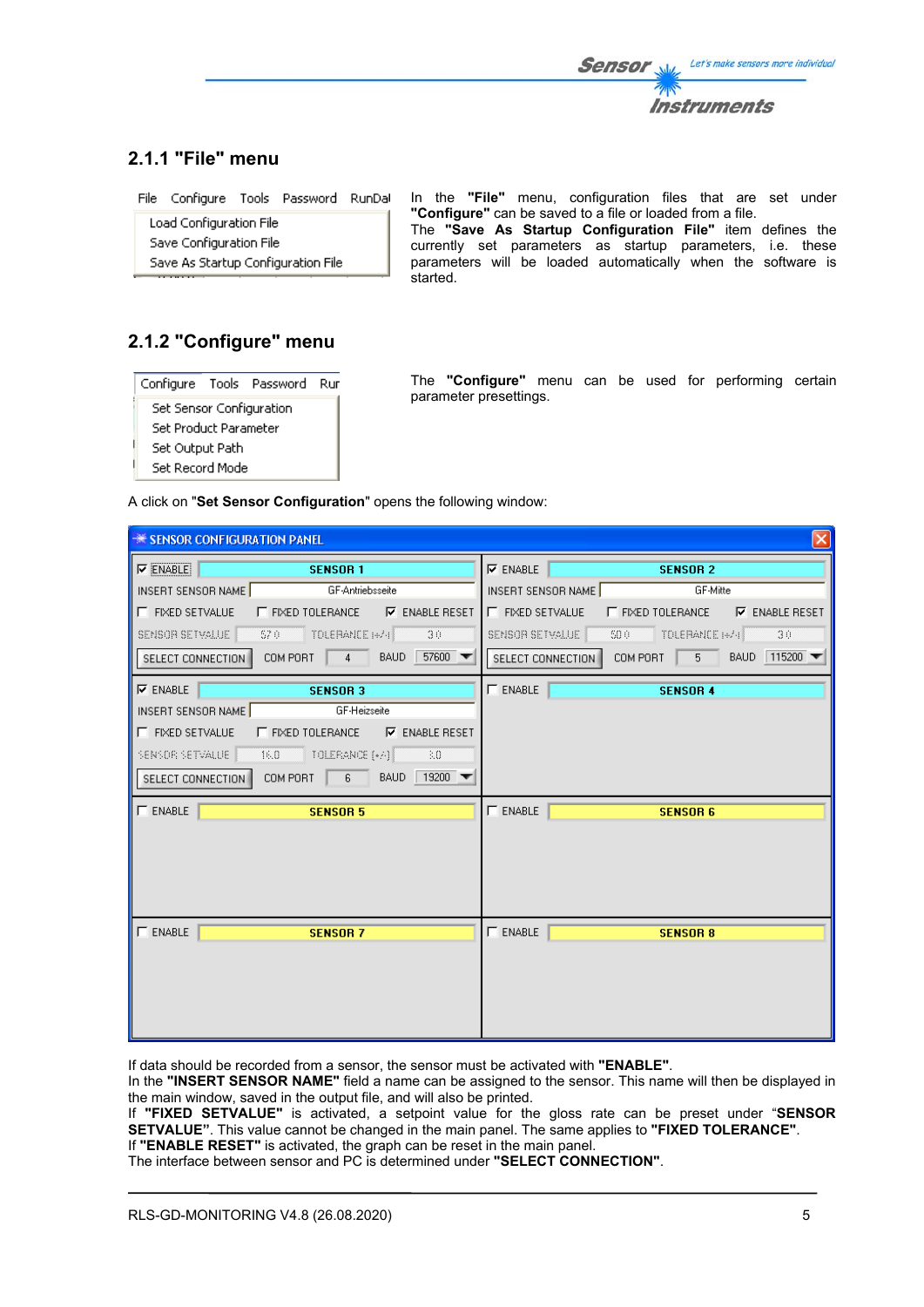

A click on **"Set Product Parameter"** opens the following window:

| <b>PRODUCT PARAMETER CONFIGURATION PANEL</b>                                                                           |                            |  |  |  |
|------------------------------------------------------------------------------------------------------------------------|----------------------------|--|--|--|
| ENABLE AND SELECT PRODUCT PARAMETERS, WHICH ARE FIX AND<br>MUST BE STORED IN THE OUTPUT FILE AND PRINTED AT THE REPORT |                            |  |  |  |
| <b>V</b> ENABLE PRODUCT PARAMETER 1                                                                                    | Beispiel MaschinenId       |  |  |  |
| <b>ENABLE PRODUCT PARAMETER 2</b><br>⊽                                                                                 | Beispiel Werk              |  |  |  |
| <b>ENABLE PRODUCT PARAMETER 3</b>                                                                                      |                            |  |  |  |
| <b>ENABLE PRODUCT PARAMETER 4</b>                                                                                      |                            |  |  |  |
| <b>ENABLE PRODUCT PARAMETER 5</b>                                                                                      |                            |  |  |  |
| ENABLE AND SELECT PRODUCT PARAMETERS. WHICH MUST BE ENTERED<br>BY THE MACHINE OPERATOR WHEN THE MEASUREMENT STARTS     |                            |  |  |  |
| <b>ENABLE PRODUCT PARAMETER 6</b><br>⊽                                                                                 | Beispiel_Rollennummer      |  |  |  |
| <b>ENABLE PRODUCT PARAMETER 7</b><br>⊽                                                                                 | Beispiel Auftragsnummer    |  |  |  |
| <b>ENABLE PRODUCT PARAMETER 8</b><br>⊽                                                                                 | Beispiel Mitarbeiter       |  |  |  |
| <b>ENABLE PRODUCT PARAMETER 9</b><br>⊽                                                                                 | Beispiel beliebiger Anhang |  |  |  |
| <b>ENABLE PRODUCT PARAMETER 10</b><br>Į                                                                                |                            |  |  |  |
| ATTENTION! Don't use the signs                                                                                         |                            |  |  |  |

There are 5 parameters that can be individually entered. All these data are fixed and are, if they are enabled, saved in the file and printed in the report. Parameters 6 to 10, if they are enabled, must be entered by the operator after pressing **"Start"**. These data also are saved in the file and printed.

**Attention! The characters / \ : . \* ? " < > | must not**

**be used.**

**DECE3** CETVALUE  $\overline{0.0}$ **Insert Product Parameter** þр PF 0 Beispiel\_Rollennummer - 3  $\underline{\mathsf{QK}}$ 

#### Example:

**"ENABLE PRODUCT PARAMETER 6"** is activated and is assigned the input of **"Beispiel\_Rollennummer"** (i.e. example roll number).

When **"RunDataRecording"** and **"Start"** is pressed, a window will appear prompting the operator to enter a roll number.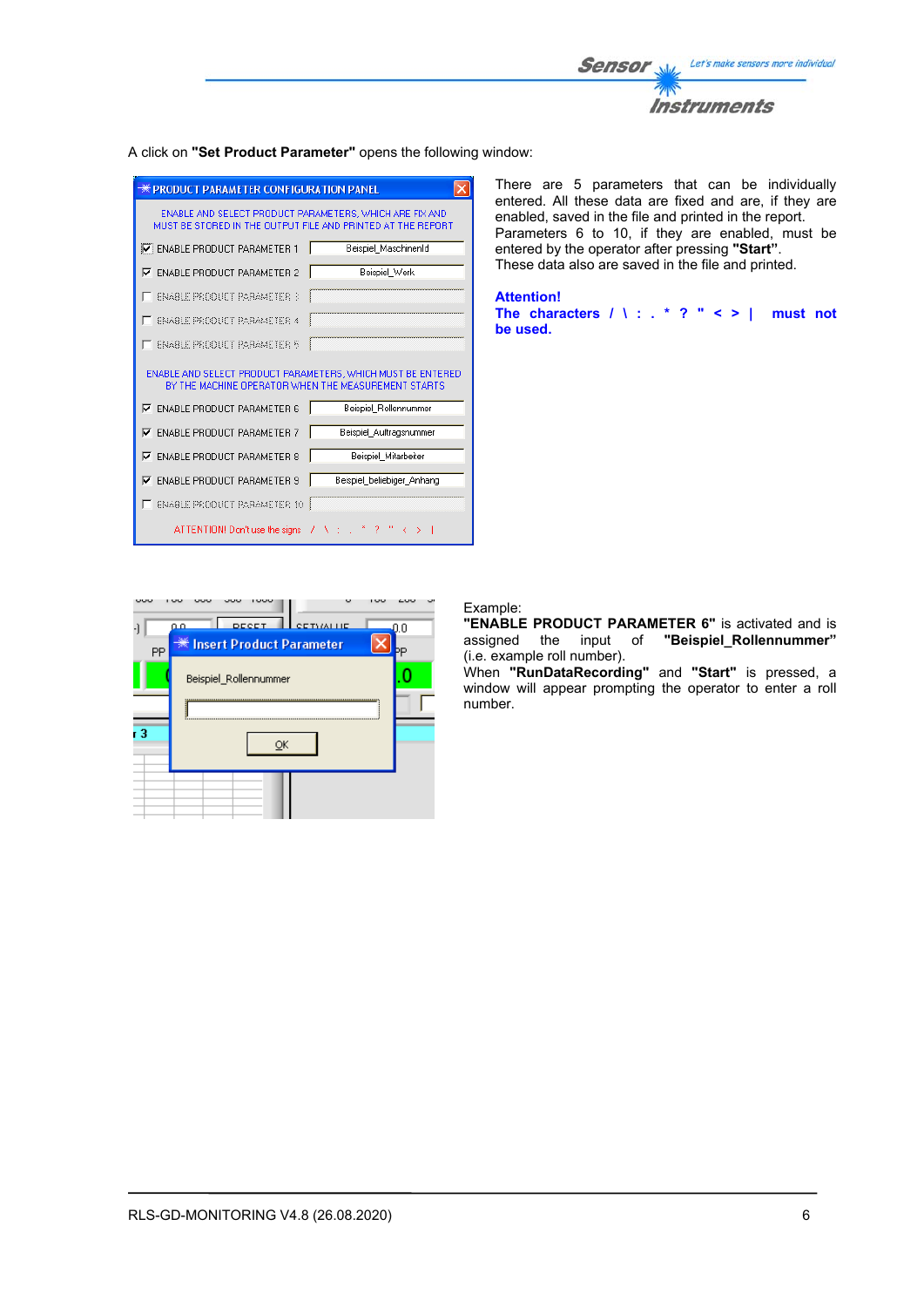

A click on **"Set Output Path"** opens the following window:

| <del>※</del> OUTPUT FILE CONFIGURATION PANEL                                                                                                                                                                                                                                                   | This window is used for defining the output file.                                                                                                                                                                                                                                                                                                                                                                                                                                                                             |  |
|------------------------------------------------------------------------------------------------------------------------------------------------------------------------------------------------------------------------------------------------------------------------------------------------|-------------------------------------------------------------------------------------------------------------------------------------------------------------------------------------------------------------------------------------------------------------------------------------------------------------------------------------------------------------------------------------------------------------------------------------------------------------------------------------------------------------------------------|--|
| SELECT HOW TO CREATE THE OUTPUT FILENAME<br>$\nabla$ SAVE DATA TO FILE<br>d:\Mist<br>Output Directory                                                                                                                                                                                          | "SAVE DATA TO FILE" determines whether the data<br>should be stored to a file, or whether they should be<br>visualized only. If "SAVE DATA TO FILE" is not<br>enabled, all setting possibilities will be faded out.                                                                                                                                                                                                                                                                                                           |  |
| SELECT A FILE EXTENSION xxx. out<br>T OPERATOR CREATES FILENAME MANUALLY                                                                                                                                                                                                                       | If "OPERATOR CREATES FILENAME MANUALLY" is<br>activated, the software, after the operated presses<br>"Start", prompts the operator to define an output file.                                                                                                                                                                                                                                                                                                                                                                  |  |
| <b>IZ</b> CREATE FILENAME AUTOMATICALLY<br>$\nabla$ PRODUCT PARAMETER 1<br>F PRODUCT PARAMETER 2<br>F PRODUCT PARAMETER 3<br>F PRODUCT PARAMETER 4                                                                                                                                             | <b>"CREATE</b><br><b>FILENAME</b><br><b>AUTOMATICALLY"</b><br>lf<br>İS<br>activated, the software automatically creates the output<br>file.<br>The output path is determined with "Output Directory".<br>The file name comprises the activated "PRODUCT                                                                                                                                                                                                                                                                       |  |
| F PRODUCT PARAMETER 5<br>$\nabla$ PRODUCT PARAMETER 6                                                                                                                                                                                                                                          | <b>PARAMETER"</b> , the sensor name and the extension<br>defined under "SELECT A FILE EXTENSION".                                                                                                                                                                                                                                                                                                                                                                                                                             |  |
| <b>▽ PRODUCT PARAMETER 7</b><br>$\nabla$ PRODUCT PARAMETER 8<br>$\nabla$ PRODUCT PARAMETER 9<br>F PRODUCT PARAMETER 10                                                                                                                                                                         | Under "SELECT DATA WHICH SHOULD BE SAVED<br>TO FILE" that data are selected, which should be<br>stored.                                                                                                                                                                                                                                                                                                                                                                                                                       |  |
| SELECT DATA WHICH SHOULD BE SAVED TO FILE<br>$\Gamma$ save CH REF<br>$\nabla$ SAVE GLOSS FACTOR GF<br><b>IT SAVE CH_DIR</b><br>F SAVE PEAK TO PEAK VALUE PP<br><b>IT SAVE CH_DIF</b><br><b>IZ</b> SAVE VECTOR NUMBER V-No:<br>$\Gamma$ SAVE NORM.<br><b>TE SAVE TEMP!</b><br>$\Gamma$ SAVE INT | <b>INFO!</b><br>If the output file should be opened with Microsoft<br>EXCEL, the regional settings in Windows should first<br>be set to an Anglo-American country (Great Britain,<br>USA, ). The reason for this is that EXCEL interprets<br>the gloss factor, which is a floating point number, as a<br>date information. If the file is saved in the Anglo-<br>American mode, and if the regional settings are then set<br>back to the respective country, EXCEL recognises the<br>gloss factor as a floating point number. |  |

The following steps must be performed to change to an Anglo-American language: Start  $\rightarrow$  Settings  $\rightarrow$  Control Panel  $\rightarrow$  Regional and Language Settings

An Anglo-American language can then be selected in the "Regional Settings" tab.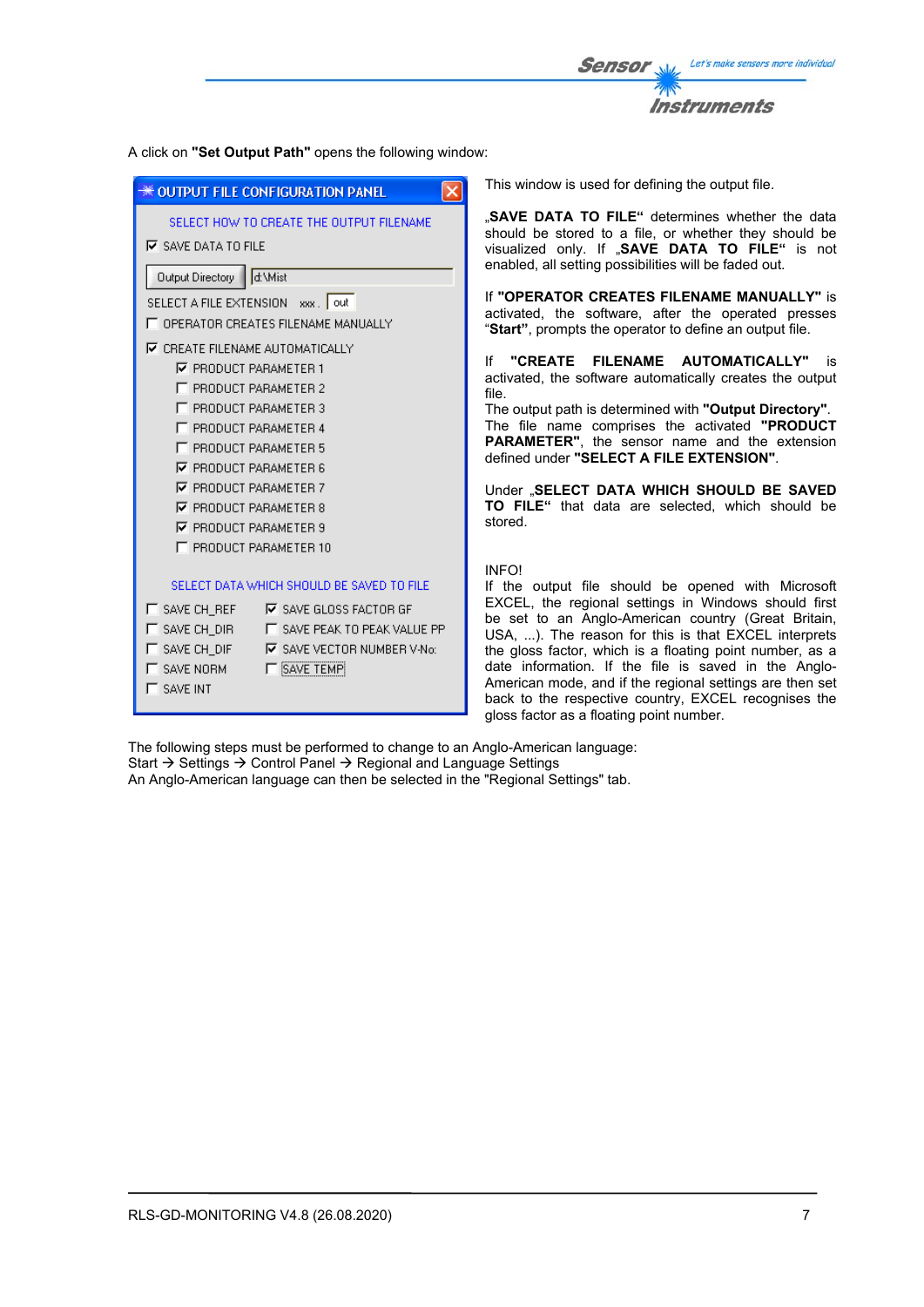

A click on **"Select Record Mode"** opens the following window:

| <b>** RECORDER CONFIGURATION PANEL</b>     |  |  |  |
|--------------------------------------------|--|--|--|
| SELECT THE RECORD MODE                     |  |  |  |
| SELECT DATA RECORDING<br>AUTO LIMITED      |  |  |  |
| RECORD-TIME INTERVAL IN SECONDS            |  |  |  |
| VALUES TO BE RECORDED (MAX 50 000)<br>1000 |  |  |  |

This window is used for determining the data recording mode.

With **"AUTO LIMITED"**, an adjustable number of data is recorded after an adjustable time interval.

With **"AUTO UNLIMITED"** data are recorded after an adjustable time interval until recording is stopped by pressing "Stop".

With **"AUTO TRIGGERED"** the sensor automatically sends data which are then recorded and saved.

#### **Attention!**

**For using the "AUTO TRIGGERED" function the sensor must operate in one of the trigger modes, because data only are sent when the trigger condition drops (cf. Manual RLS-GD-Scope).**

#### **2.1.3 "Password" menu**

| <b>Activate Password Protection</b>                      | password.                                                   |
|----------------------------------------------------------|-------------------------------------------------------------|
| <b>Deactivate Password Protection</b><br>Change Password | Password protec<br>The default pass<br>(in words: 10 zer    |
|                                                          | The password ca                                             |
| <b>※ CHANGE PASSWORD PANEL</b>                           | When password<br>"Configuration"                            |
| <b>CHANGE PASSWORD-</b>                                  | "Deactivate Pa<br>password.                                 |
| <b>ENTER PASSWORD</b>                                    |                                                             |
| NEW PASSWORD                                             | <b>Attention!</b><br>Password prot<br><b>Password Prote</b> |
| CONFIRM PASSWORD                                         |                                                             |
| IT ENABLE PASSWORD PROTECTION                            |                                                             |
| Save Changes                                             |                                                             |

nfigure", and "Tools" items can be protected by a

ction can be enabled and disabled. word is: 0000000000 ros). an be individually changed.

d protection is enabled, the menu items "File", ", and "**Tools**" only can be accessed after pressing assword Protection" and entering the correct

**Password protection must be activated again with "Activate Passion".**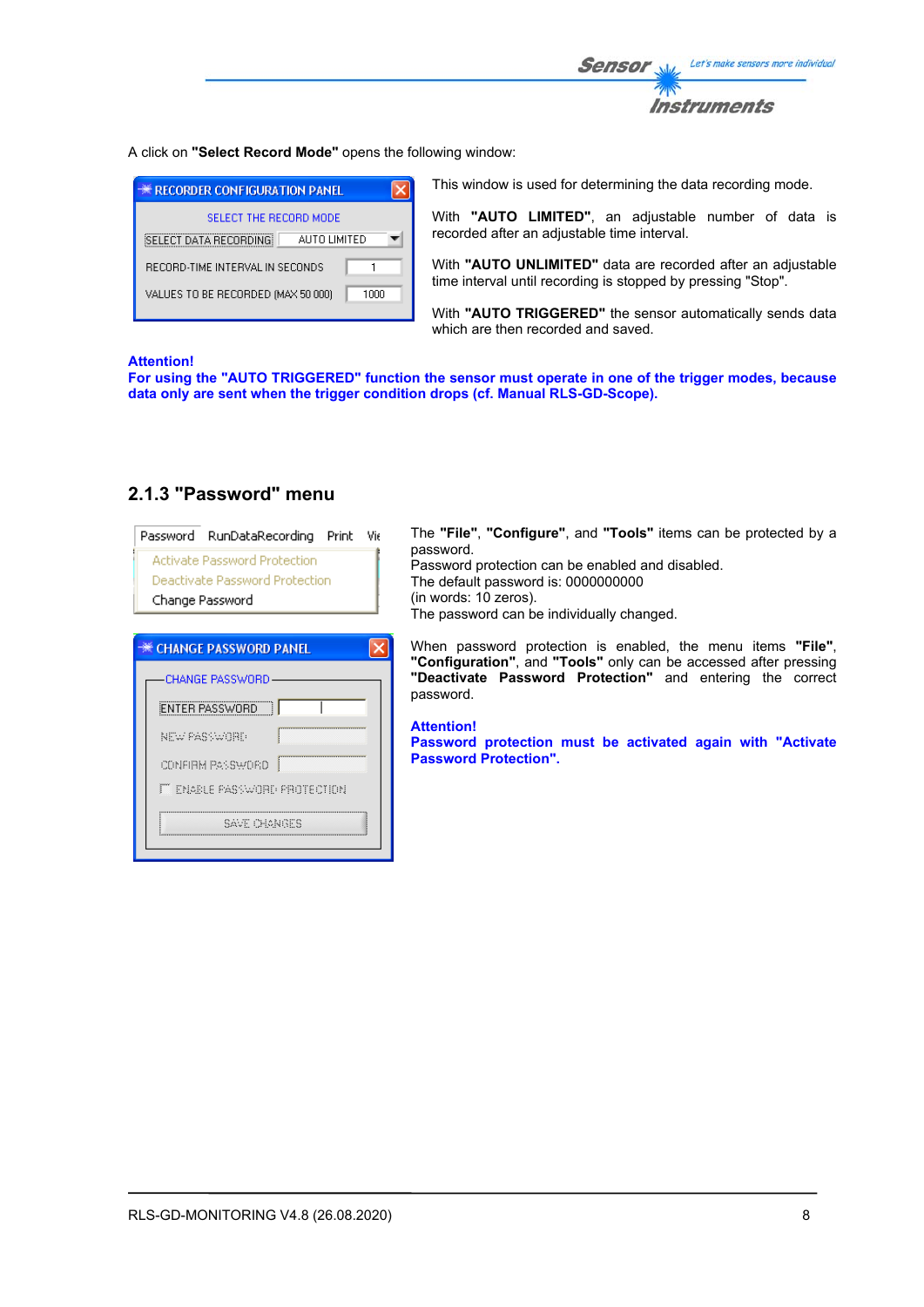### **2.1.4 "RunDataRecording" menu**

| RunDataRecording |  |
|------------------|--|
| Start            |  |
| Pause            |  |
| Continue         |  |
| Stop             |  |

In this menu item data recording can be started with **"Start"** and stopped with **"Stop"**. Data recording furthermore can be paused with **"Pause"** and then continued again with **"Continue"**.

The data are immediately saved in the correspondingly created file and are visualised on the user interface.

When **"Start"** is pressed, the product parameters 6 to 10 that are enabled in **"Set Product Parameters"** must be entered.

If **"OPERATOR CREATES FILENAME MANUALLY"** is activated under **"Set Output Path"**, the operator will be prompted to specify a file.



The data are immediately saved in the correspondingly created file and are correspondingly created file and are visualised on the user interface.

For memory space reasons, only the last 1,000 values are shown in the graph.

The output file, however, contains all the values.

The **GF** display shows the last gloss value. This display turns red if the gloss value is outside the tolerance window defined by **SETVALUE** plus/minus **TOLERANCE**.

The **PP** display shows the peak-to-peak value when trigger mode **SELF** or **EXT3** is set at the sensor (cf. RLS GD Scope V4.4).

In the GF TREND display the average value of all the gloss values recorded so far is formed and displayed. This display and the graph also turn red, if the tolerance window defined by **SETVALUE** plus/minus **TOLERANCE** is exceeded.

In the **STD DEV** display the standard deviation from average is displayed. The formula of calculation is:

$$
STD\_DEV = \sqrt{\frac{\sum (GF_i - GF\_TREND)^2}{N-1}}
$$

The **BAD[%]** display shows the number of gloss values outside the tolerance window in percent.

Pressing **RESET** sets the graph and the display window back to 0. This has no effect on the data in the file.

### **2.1.5 "Print" menu**

Print ViewData

Print Configuration Data Print Monitoring Data

A stored configuration file can be selected and printed by pressing **"Print Configuration Data".**

**"Print Monitoring Data"** prints the activated product parameters and a screenshot of the current user interface.